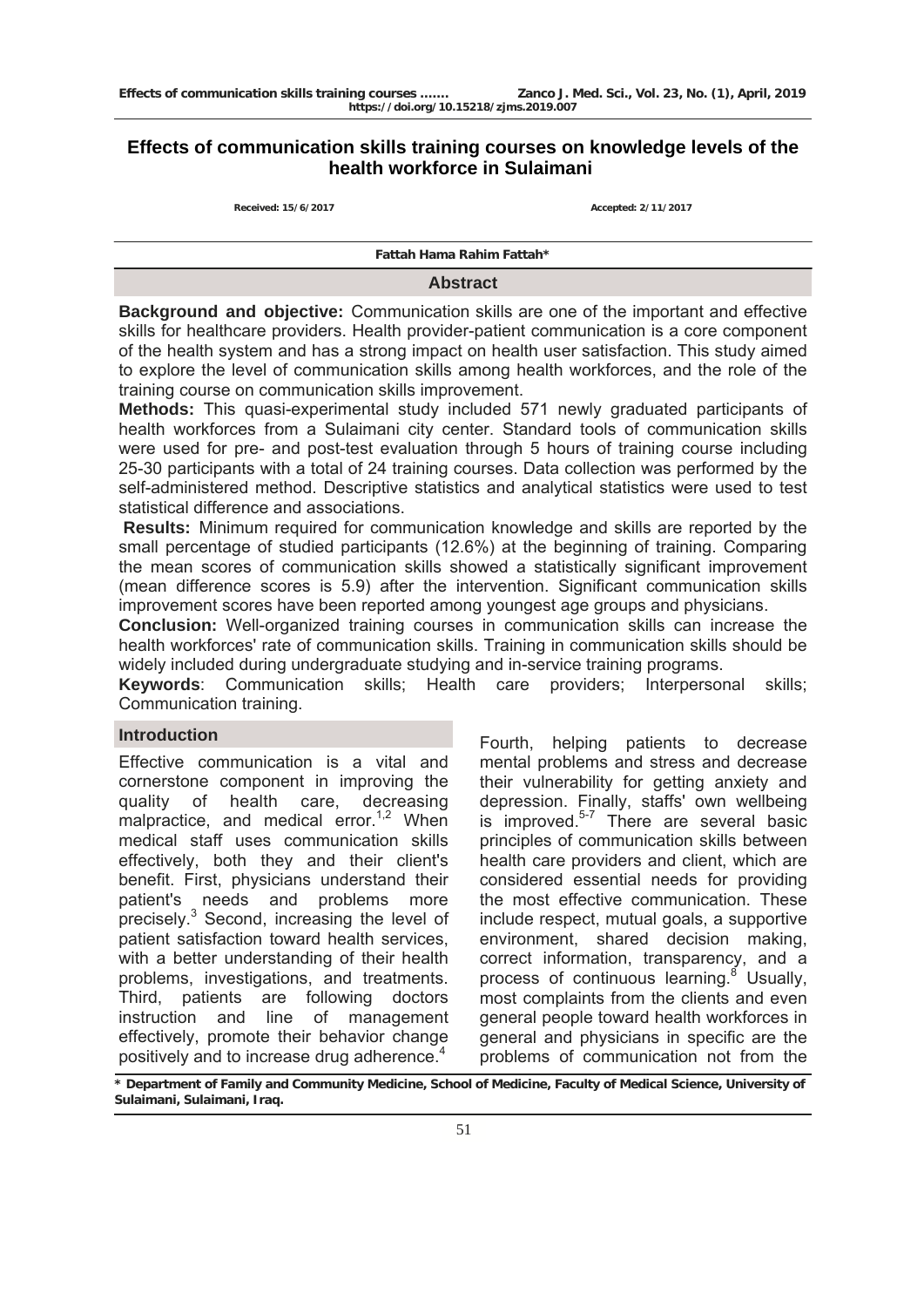**Effects of communication skills training courses ……. Zanco J. Med. Sci., Vol. 23, No. (1), April, 2019** 

**https://doi.org/10.15218/zjms.2019.007**

clinical aspects. One of the commonest complaints is that the health service provider does not listen actively to them. Patients and clients want more and better information, and knowledge about their health problem and the results, more openness about the adverse effects of treatment, relief of pain and emotional distress, and advice on what they can do for themselves.<sup>9</sup> Therefore, with consideration of the current situation and based on daily health provides communication skill experiences, the researcher realized that health care provider at different levels is not able to communicate effectively with patients and their surroundings. This may be due to lack of knowledge and skills in this field. The importance of communication skills related to health care performance led the researcher to study the impact of communication skills training on communication knowledge and skills improvement. The present study aimed to explore the knowledge level of communication and skills among health workforces, and the role of the training course on the communication skills improvement with exploring levels of improvement in relation to the sociodemographic characteristics.

# **Methods**

# **Study design**

The design of this study was a quasi-experimental study.

### **Sample size and duration of the study**

Study participants were newly health workforce participants from different categories registered as new employees from the planning office of Sulaimani general directorate of health. All newly registered health workforces were included in the study; those who did not complete the training course were excluded from the study. Informing participants regarding time and place of training was arranged in cooperation with the planning department. The study was carried out from  $20<sup>th</sup>$  June 2014 to 1<sup>st</sup> September 2015.

### **The Intervention**

The communications training course intervention consisted of a 5-hour morning workshop in one day (8:30 am -1:30 pm), each training course was designed to train as a range between 23-30 participants for only each course. The total number of training courses were 24 training courses, the same material and methodology were used in all courses and by the same trainer. The training was managed scientifically by an academic and certified trainer in communication skills. Different techniques like role-playing, dissection, group work, brainstorming, and minilectures were used during training courses. The standard tool of communication skills was used as a measurement tool for pre and post-test evaluation.  $10$  It is composed of fifteen questions; each question was a rating from 1(for complete wrong choice) to 5 (for complete right choice). Mean scores ranking from 15 to 30 was regarded as a clear weakness in communication skills, mean scores of 36-55 means accepted and capable of doing their communication, and grade of excellent in communication skills was reported when total score was ranking from 56 to 75. The total of scores was calculated by adding the score value of all questions. Data collection was performed by the distribution of the questionnaire at the beginning of the training course directly (pre-test), then similarly the same questionnaire was distributed to the participants at the end of the course (post-test).

# **Statistical analysis**

Collected data were entered into an Excel sheet. After data cleaning process, data were entered into the statistical package for the social sciences (version 21). Descriptive analysis (frequencies and percentages) was performed for the demographic and aspects of communication skills of the participants. Cross-tabulation techniques with Chi-square statistic test were used to find an association between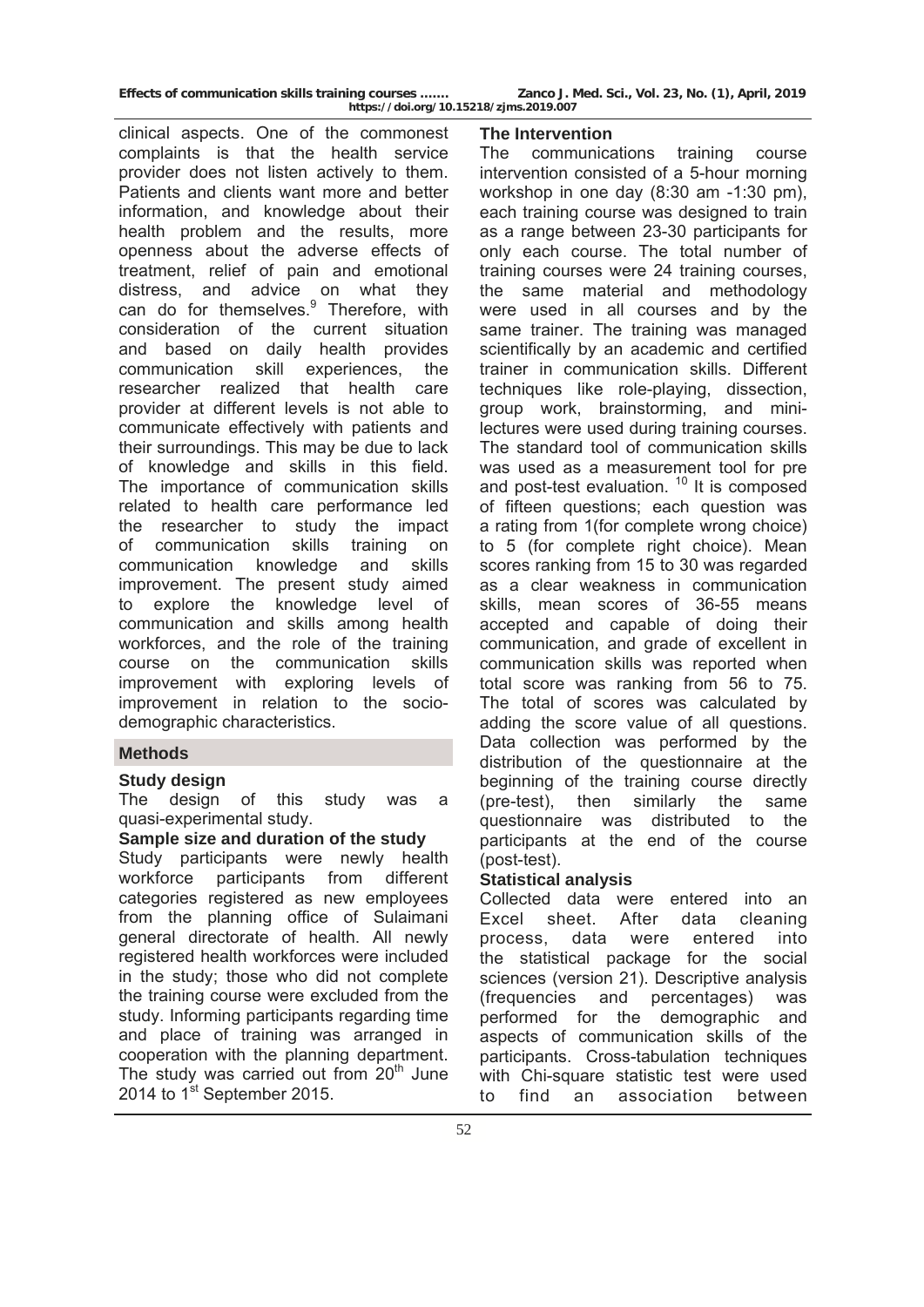communication skills and demographics with the pre and post- test change in the skills. Also, the mean difference was calculated to find improvement in the communication skills of the pre and post-test evaluation. The t-tests (paired and two sample independent) and F test (analysis of variance) were used to find significant difference and associations between studied variables.

### **Ethical consideration**

All participants had provided informed consent. The study was conducted in full accordance with the ethical guidelines of the College of Medicine, University of Sulaimani.

#### **Results**

Table 1 shows the socio-demographic characteristics of the sample. Majority of participants (67.3%) were young (20-29 years) with the mean age 29 (±S.D=7.5) years, more than half of them were graduated from medical colleges (Medicine, Pharmacy, and Dentistry), nearly 25% were graduated from Medical School (Physicians). Half of the sample participants were resident inside Sulaimani city center. All participants were assessed for the evaluation of communication skills in pre and post-training to know the change (improvement) in the skills.

| <b>Variables</b>                    | <b>Frequencies</b> | <b>Percentages</b> |
|-------------------------------------|--------------------|--------------------|
| Age groups in years                 |                    |                    |
| 20-29                               | 384                | 67.3               |
| 30-39                               | 114                | 20                 |
| $\geq 40$                           | 73                 | 12.7               |
| <b>Gender</b>                       |                    |                    |
| Male                                | 286                | 50.1               |
| Female                              | 285                | 49.9               |
| <b>Category of the participants</b> |                    |                    |
| Physicians                          | 141                | 24.7               |
| <b>Dentists</b>                     | 99                 | 17.3               |
| Pharmacists                         | 81                 | 14.2               |
| Nurses (College and Institute)      | 250                | 43.8               |
| <b>Residency</b>                    |                    |                    |
| Inside city center                  | 288                | 50.4               |
| <b>District</b>                     | 173                | 30.3               |
| Sub-district                        | 110                | 19.3               |
| Total                               | 571                | 100                |

**Table 1:** Socio-demographic characteristics of the participants.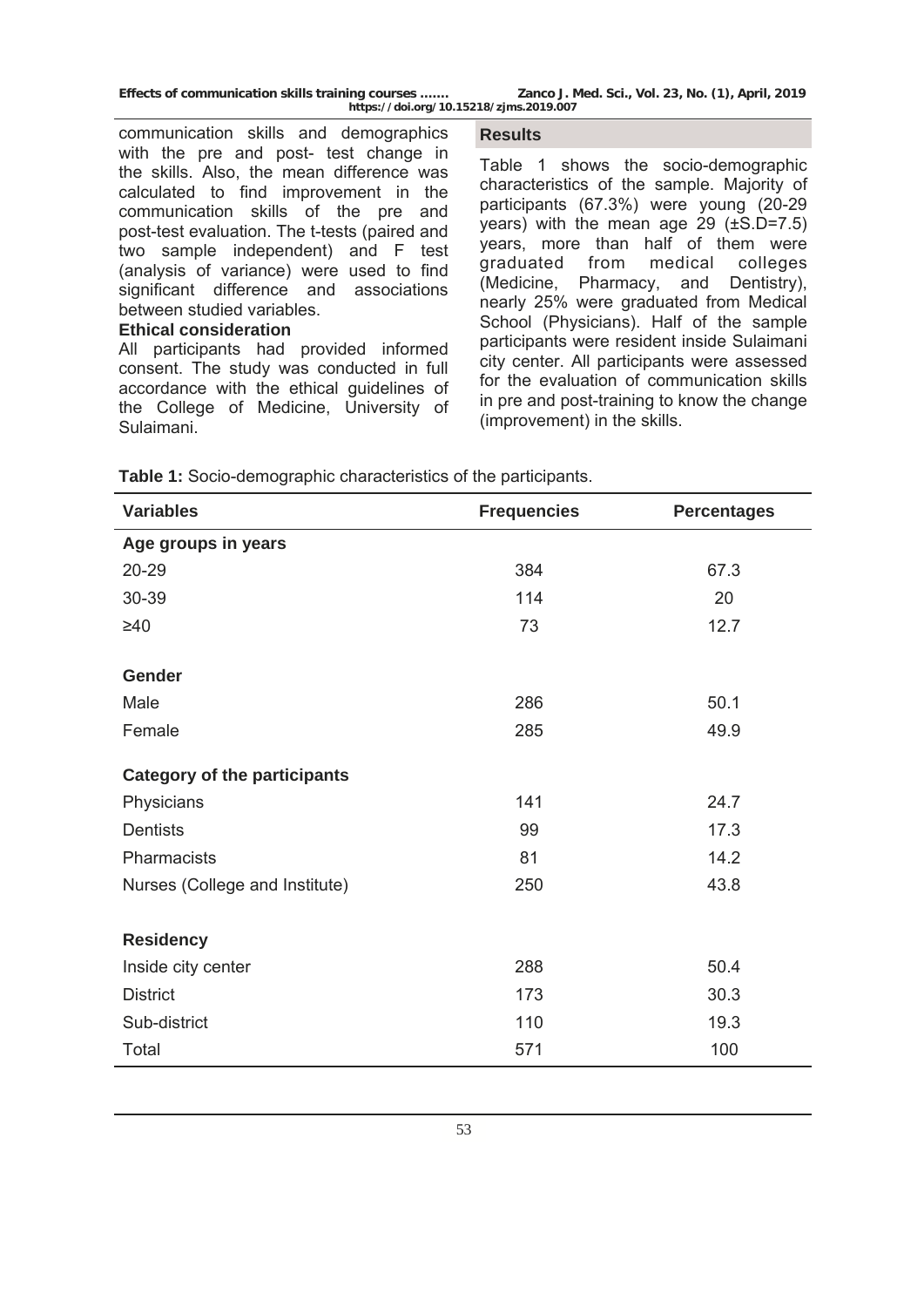Figure 1 shows that nearly 87% of participants were reported accepted or capable levels of communication skills, and only 12.6% reported excellent level of communication in the pretest evaluation, while the percentage of excellent levels of communication skills was significantly (*P* = 0.001) increased after conducting training course to 43.9%, with reduction in the ratio of accepted or capable levels of communication from 86.1 (pretest)

to 56.1% (post-test evaluation). Table 2 explores significant (*P* = 0.001) change (improvement) in total communication skill mean scores from 50.0 to 55.9. The youngest age groups (20-29 years) got significantly (*P* = 0.001) highest benefit and witnessed more improvement in their communication skills  $(6.2 \pm 2.6)$  than the other age group (more than 40 years old),  $(2.3 \pm 1.1)$ .

**Table 2:** Overall communication skills scores in the pre and post-test evaluation

| <b>Training status</b> | <b>Mean</b> | <b>Std. Deviation</b> | P value |  |
|------------------------|-------------|-----------------------|---------|--|
| Pre-test               | 50.0        | 6.6                   | < 0.001 |  |
| Post-test              | 55.9        | 1.8                   |         |  |



**Figure 1:** Communication skills levels of the participants in the pre and post test.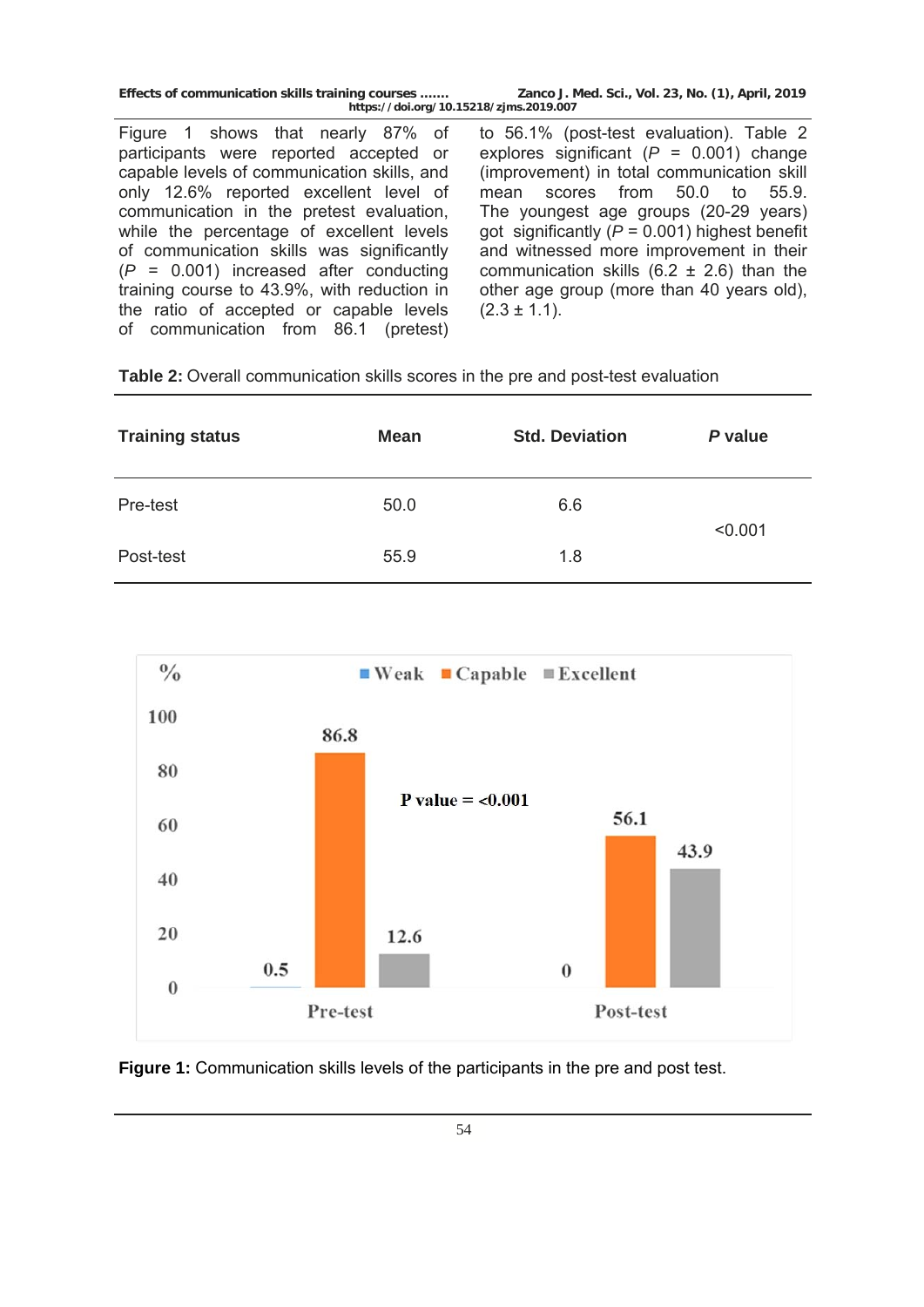| Effects of communication skills training courses |  |                      |
|--------------------------------------------------|--|----------------------|
|                                                  |  | https://doi.org/10.1 |

Similarly, physicians were reported significantly (*P* = 0.001) high score improvement in their communication skills (7.1 ± 2.6). However, no significant improvement in communication skills was identified in relation to gender, and residency of the participants (*P* = 0.518, and 0.728, respectively) as shown in Table 3.

# **Discussion**

The results showing the general state of the participants' communication knowledge and skills were prominently low (excellent rate of communication was reported only among 12.6% of participants). This finding is not consistent with the research finding conducted in Poland during 2013 that reported a higher rate of communication skills among participants.<sup>11</sup> This clearly indicated a defect in the educational training of the students during undergraduate study and lack of training in professional communication skills. The study also showed that training courses playing a significant role in improving communication knowledge and skills especially at the time of preemployment in the medical field, this finding as general is consistent with the results that are reported in other researches 12-14. This indicates that training courses are important techniques in overcoming shortages of communication knowledge and skills. Youngest age groups had got benefit and have been witnessed more improvement in their communication skills than the older age groups. 15 This finding is not similar to the result finding of other research that was performed in Turkey youngest participants are more aware regarding the importance of the communication skills due to new improvement in the curriculum of medical schools during previous five years, and they are more motivated to learn new skills, and they undertook more study-related activities to improve doctor-patient communication than older groups. A significant improvement in the

**Table 3:** Improvement (change) in communication skill scores after conducting training in relation to socio-demographic characteristics of the participants.

| <b>Variables</b>                    | Improvements in communication skills<br>Mean ± Standard deviation | P value |  |
|-------------------------------------|-------------------------------------------------------------------|---------|--|
| Age groups in years                 |                                                                   |         |  |
| $20 - 29$                           | $6.2 \pm 2.6$                                                     |         |  |
| 30-39                               | $3.3 \pm 1.6$                                                     | < 0.001 |  |
| $\geq 40$                           | $2.3 \pm 1.1$                                                     |         |  |
| Gender                              |                                                                   |         |  |
| Male                                | $5.0 \pm 2.8$                                                     | 0.518   |  |
| Female                              | $5.4 \pm 1.4$                                                     |         |  |
| <b>Category of the participants</b> |                                                                   |         |  |
| Physicians                          | $7.1 \pm 2.6$                                                     |         |  |
| Dentists                            | $5.5 \pm 3.1$                                                     | 0.005   |  |
| Pharmacists                         | $4.8 + 1.0$                                                       |         |  |
| Nurses (College and Institute)      | $4.2 \pm 1.3$                                                     |         |  |
| <b>Residencies</b>                  |                                                                   |         |  |
| Inside city center                  | $5.4\pm2.3$                                                       |         |  |
| <b>District</b>                     | $5.2 \pm 2.6$                                                     | 0.725   |  |
| Sub-district                        | $4.7 \pm 1.4$                                                     |         |  |